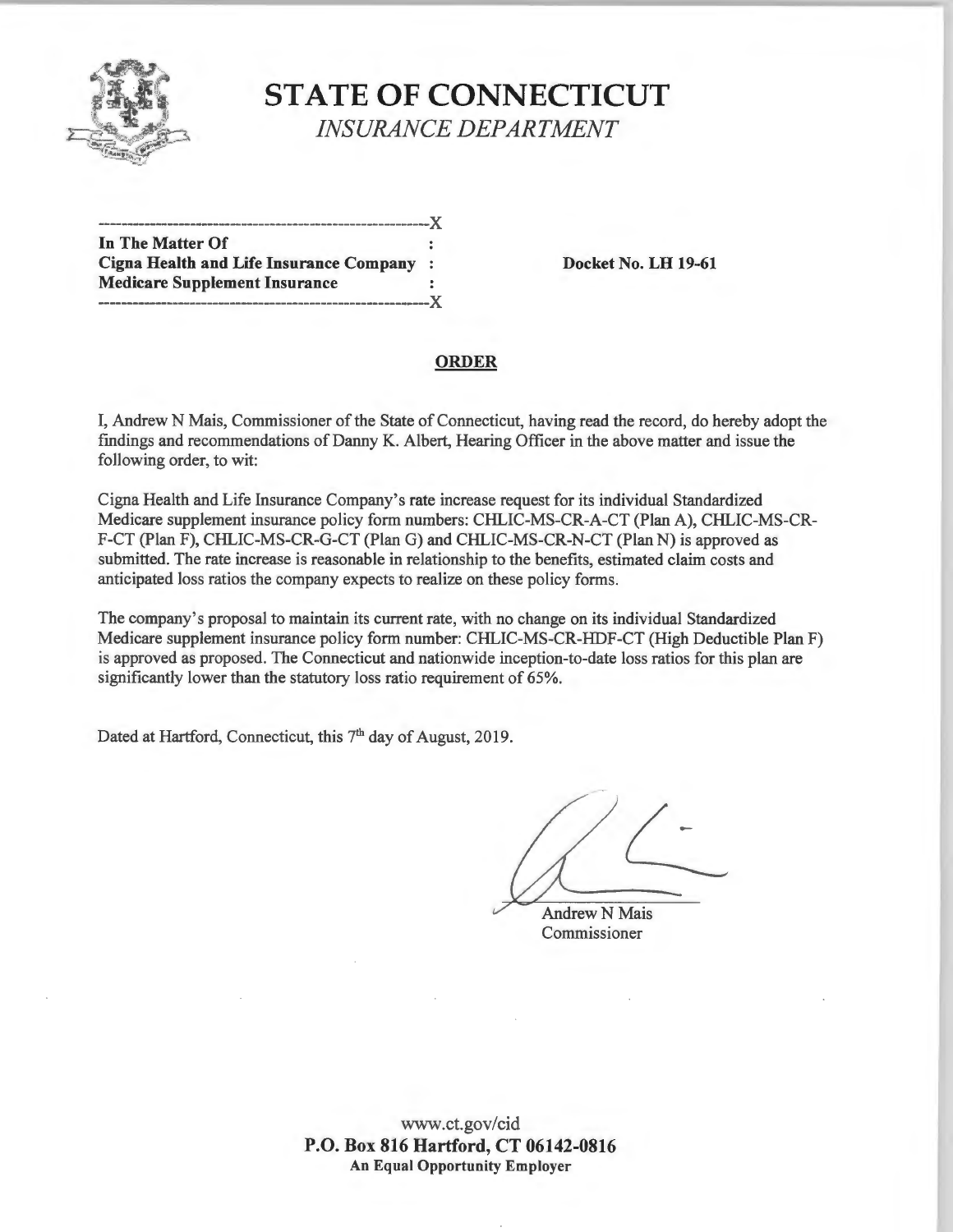

# **STATE OF CONNECTICUT**  *INSURANCE DEPARTMENT*

| In The Matter of                               |         |
|------------------------------------------------|---------|
| <b>Cigna Health and Life Insurance Company</b> | $\cdot$ |
| <b>Medicare Supplement Insurance</b>           |         |

**Docket No. 19-61** 

### **PROPOSED FINAL DECISION**

#### **I. INTRODUCTION**

The Insurance Commissioner of the State of Connecticut is empowered to review rates charged for individual and group Medicare supplement policies sold to any resident of this State who is eligible for Medicare. The source for this regulatory authority is contained in Chapter 700c and Section 38a-495a of the Connecticut General Statutes.

After due notice, a hearing was held at the Insurance Department in Hartford on Thursday, July 18, 2019, to consider whether or not the rate increase requested by Cigna Health and Life Insurance Company on its individual Standardized Medicare supplement business should be approved.

No members from the general public attended the hearing.

No Company representatives from Cigna Health and Life Insurance Company attended the hearing.

The hearing was conducted in accordance with the requirements of Section 38a-474, Connecticut General Statutes, the Uniform Administrative Procedures Act, Chapter 54 of Section 3 8a-8-l et seq. of the Regulations of Connecticut State Agencies.

A Medicare supplement policy is a private health insurance policy sold on an individual or group basis, which provides benefits that are additional to the benefits provided by Medicare. For many years Medicare supplement policies have been highly regulated under both state and federal law to protect the interests of persons eligible for Medicare who depend on these policies to provide additional coverage for the costs of health care.

Effective December 1, 2005, Connecticut amended its program of standardized Medicare supplement policies in accordance with Section 38a-495a of the Connecticut General Statutes, and Sections 38a-495a-1 through 38a-495a-21 of the Regulations of Connecticut Agencies. This program, which conforms to federal requirements, provides a "core" package of benefits known as Plan A. Insurers may also offer any one or more of eleven other plans (Plans B through N).

Effective January 1, 2006, in accordance with Section 38a-495c of the Connecticut General Statutes (as amended by Public Act 05-20) premiums for all Medicare supplement policies in the state must use community rating. Rates for Plans A through N must be computed without regard to age, gender, previous claims history or the medical condition of any person covered by a Medicare supplement policy or certificate.

> www.ct.gov/cid **P.O. Box 816 Hartford, CT 06142-0816 An Equal Opportunity Employer**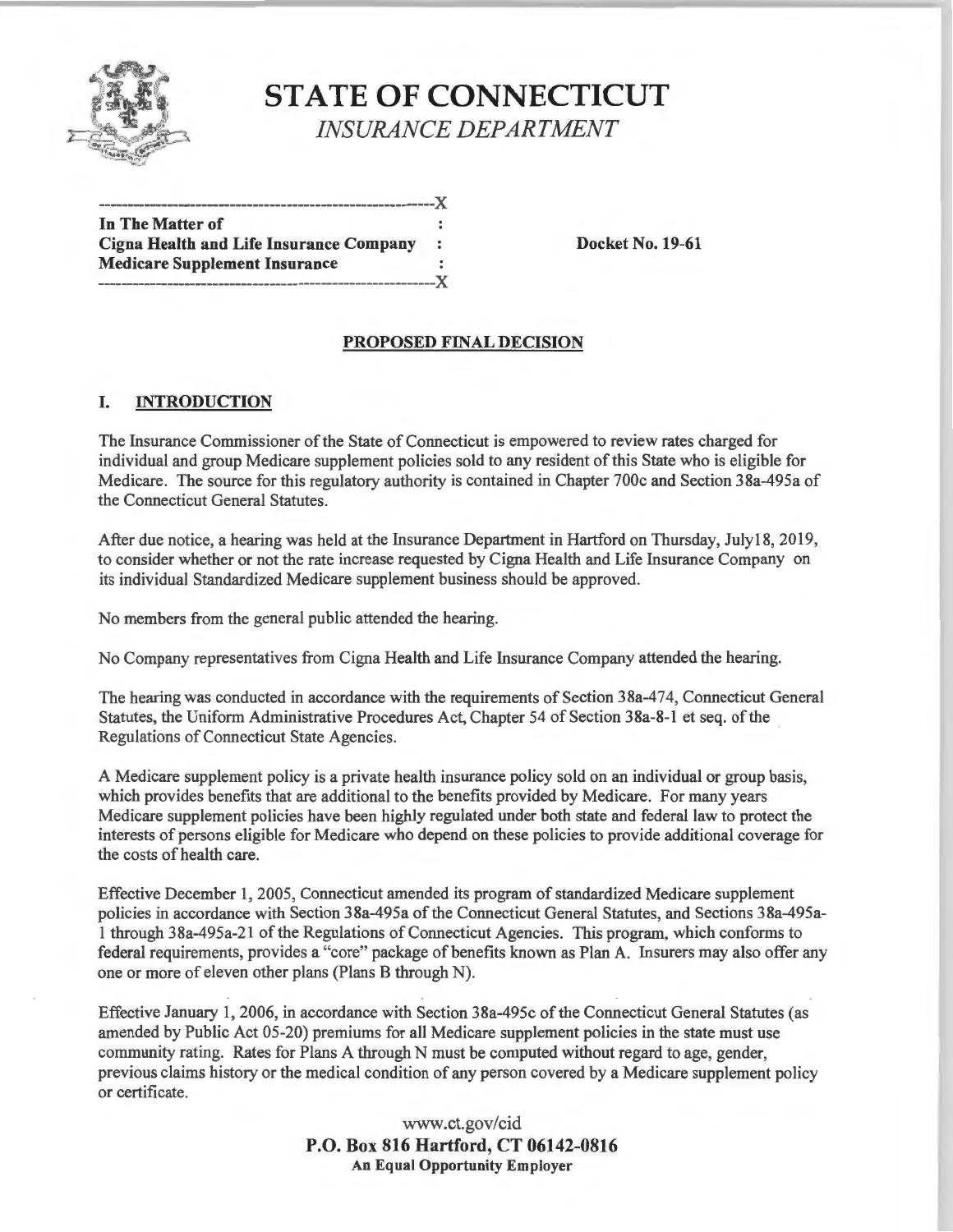The statute provides that coverage under Plans A through N may not be denied on the basis of age, gender, previous claims history or the medical condition of any covered person. Insurers may exclude benefits for losses incurred within six months from the effective date of coverage based on a pre-existing condition.

Effective October 1, 1998, carriers that offer Plan B or Plan C must make these plans as well as Plan A, available to all persons eligible for Medicare by reason of disability.

Insurers must also make the necessary arrangements to receive notice of all claims paid by Medicare for their insureds so that supplement benefits can be computed and paid without requiring insureds to file claim forms for such benefits. This process of direct notice and automatic claims payment is commonly referred to as "piggybacking" or "crossover".

Sections 38a-495 and 38a-522 of the Connecticut General Statutes, and Section 38a-495a-10 of the Regulations of Connecticut Agencies, state that individual and group Medicare supplement policies must have anticipated loss ratios of 65% and 75%, respectively. Under Sections 38a-495-7 and 38a-495a-10 of the Regulations of Connecticut Agencies, filings for rate increases must demonstrate that actual and expected losses in relation to premiums meet these standards, and anticipated loss ratios for the entire future period for which the requested premiums are calculated to provide coverage must be expected to equal or exceed the appropriate loss ratio standard.

Section 38a-473 of the Connecticut General Statutes provides that no insurer may incorporate in its rates for Medicare supplement policies factors for expenses that exceed 150% of the average expense ratio for that insurer's entire written premium for all lines of health insurance for the previous calendar year.

### II. **FINDING OF FACT**

After reviewing the exhibits entered into the record of this proceeding, and utilizing the experience, technical competence and specialized knowledge of the Insurance Department, the undersigned makes the following findings of fact:

1. Cigna Health and Life Insurance Company has requested the following rate increases on its individual standardized Medicare supplement plans:

|            | Proposed             |  |
|------------|----------------------|--|
| Plan       | <b>Rate Increase</b> |  |
| A          | 12.0%                |  |
| F          | 12.0%                |  |
| <b>HDF</b> | $0.0\%$              |  |
| G          | 12.0%                |  |
| N          | 8.0%                 |  |
|            |                      |  |

- 2. On August 22, 2018, Plans A, F, G and N received approval for a 10.5% rate increase, while Plan HDF was last granted a rate increase of 3 .15% in August 2017.
- 3. Requests for additional information were sent to Cigna and the company failed to respond by the date given. Cigna did respond to the Department's requests before the filing was closed and within a week of the public hearing.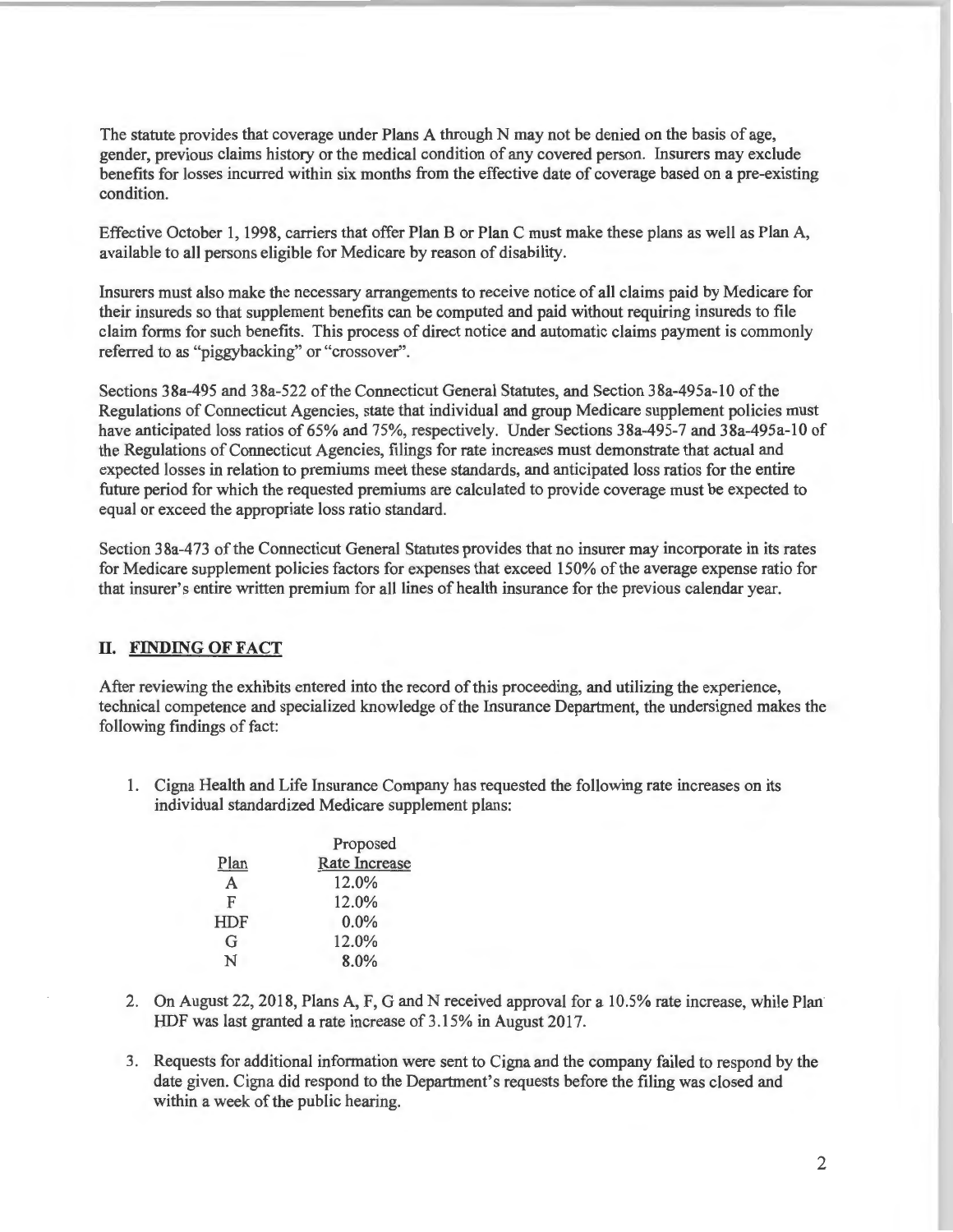| <u>Plan</u> | CT    | Nationwide |
|-------------|-------|------------|
| A           | 33    | 34         |
| F           | 168   | 13,833     |
| <b>HDF</b>  | 216   | 984        |
| G           | 497   | 8,577      |
| Ń           | 95    | 1,078      |
| Total       | 1,009 | 24,506     |

4. Policyholder count by Plan, for CT and nationwide as of 4/30/19:

- 5. Cigna has conformed to subsection (e) of section 38a-495c, C.G.S. regarding the automatic claims processing requirement.
- 6. The proposed rates are designed to satisfy the Connecticut regulatory loss ratio of 65%.
- 7. Connecticut loss ratio experience, by Plan, for 2018, 2019 (through April) and from inception is as follows:

| Plan       | 2018   | 2019   | Inception |
|------------|--------|--------|-----------|
| A          | 136.5% | 130.0% | 125.3%    |
| F          | 107.1% | 98.0%  | 106.8%    |
| <b>HDF</b> | 18.3%  | 0.5%   | 14.9%     |
| G          | 94.8%  | 79.3%  | 93.1%     |
| N          | 91.5%  | 54.1%  | 79.1%     |
| Total      | 94.1%  | 77.2%  | 91.7%     |

8. Nationwide loss ratio experience, by Plan, for 2018, 2019 (through April) and from inception is as follows:

| Plan  | 2018   | 2019   | Inception |
|-------|--------|--------|-----------|
| A     | 205.2% | 169.5% | 191.5%    |
| F     | 92.0%  | 107.6% | 94.7%     |
| HDF   | 48.1%  | 15.2%  | 38.8%     |
| G     | 83.1%  | 70.6%  | 81.9%     |
| N     | 69.3%  | 58.8%  | 68.1%     |
| Total | 86.7%  | 93.9%  | 87.0%     |

9. Cigna's 2019 Medicare supplement rate filing proposal is in compliance with the requirements of regulation 38a-474 as it applies to the contents of the rate submission as well as the actuarial memorandum.